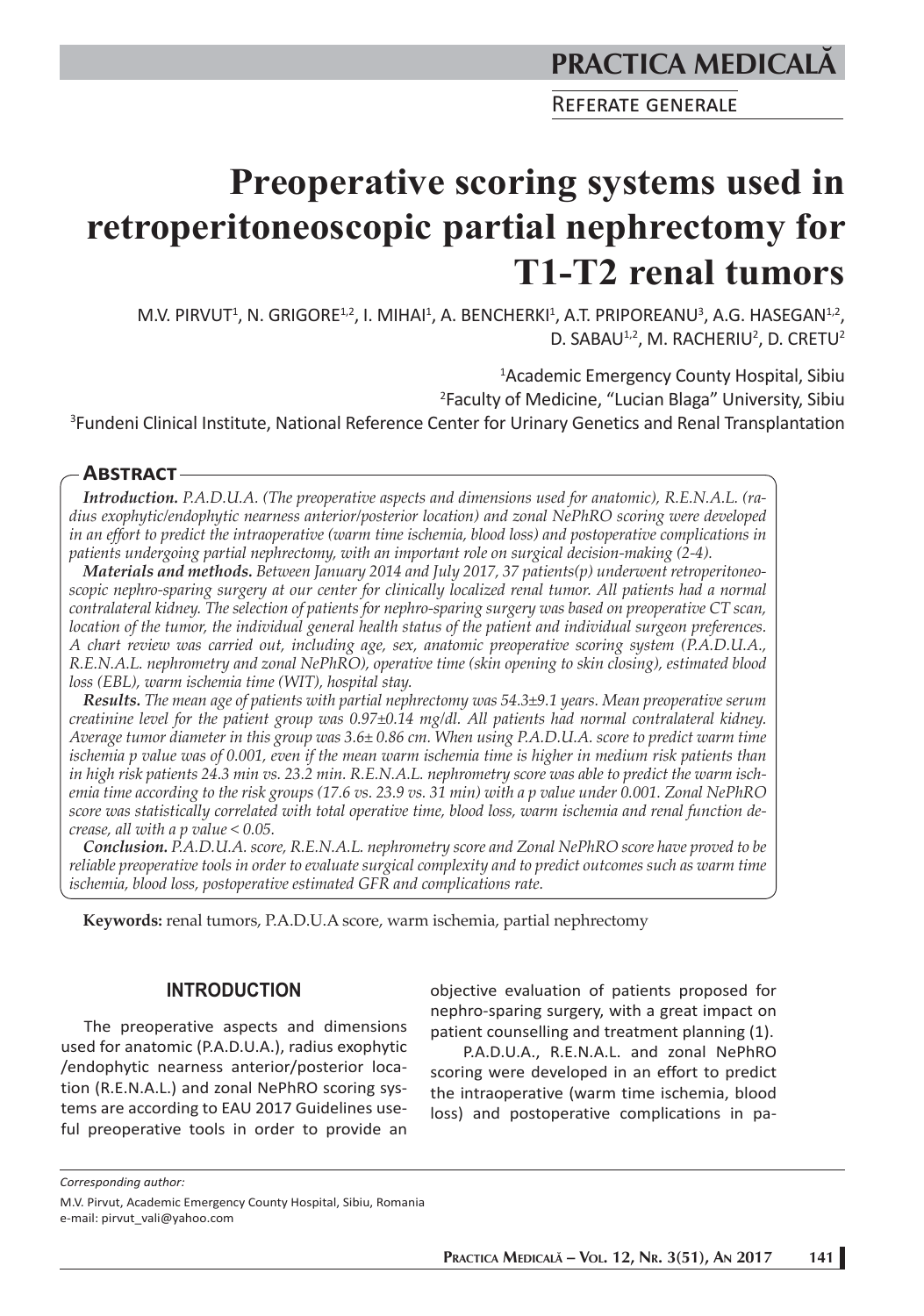tients undergoing partial nephrectomy, with an important role on surgical decision-making (2-4).

Our objective is to evaluate which of the 3 scoring systems is more accurate in determine the intraoperative features and postoperative outcomes of patients undergoing retroperitoneoscopic nephro-sparing surgery for T1-T2 renal masses.

# **MATERIAL AND METHODS**

Between January 2014 and July 2017, 37 patients (p) underwent retroperitoneoscopic nephro-sparing surgery at our center for clinically localized renal tumor. All patients had a normal contralateral kidney. The selection of patients for nephro-sparing surgery was based on preoperative CT scan, location of the tumor, the individual general health status of the patient and individual surgeon preferences.

A chart review was carried out, including age, sex, anatomic preoperative scoring system (P.A.D.U.A., R.E.N.A.L. nephrometry and zonal NePhRO), operative time (skin opening to skin closing), estimated blood loss (EBL), warm ischemia time (WIT), hospital stay.

The perioperative complications were carefully graded using the Clavien-Dindo system.

### **Retroperitoneoscopic nephro-sparing surgery technique**

For the retroperitoneal approach we used 4 trocars, one 10 mm for the camera at the tip of the 12 rib, and other 3 working trocars (one 10 mm and two 5 mm). After positioning the 4 trocars and creating the retroperitoneal work space, the Gerota fascia was opened and the renal artery was isolated. In order to comply with the oncological rules of the procedure the fat surrounding the tumor was excised. The renal artery was then clamped with a vascular bulldog, without clamping the renal vein, and cold excision of the renal mass using roundtipped scissor was performed.

The specimen was placed in a retriving bag, which was then removed at the end of the procedure. Interrupted 3.0 Vicryl suture was perform in order to close the collecting system if it was injured. The renal parenchyma defect was closed with 1 Vycril running suture for 21 patients which was locked at both tail ends with Hem-o-lock clips, and for 16 patients we used 1 V-loc running suture. After the hemostasis was complete the renal artery was unclamped.

The statistical analysis of this paper was done by using chi-square test, the Fischer exact test and the Mann-Whitney U test for parametric variables. A p value < 0.05 was considered statistically significant.

## **RESULTS**

The mean age of patients was 54.6±9.6 years. The warm ischemia time was 20.2±6.4 minutes. Complications rate was 34.5%. Both P.A.D.U.A. and R.E.N.A.L. scoring systems are good postoperative predictors, with a higher corellation of P.A.D.U.A. score with changes of glomerular filtration rate ( $p = 0.033$  vs  $p = 0.046$ ) and higher corellation of R.E.N.A.L. score with warm ischemia time ( $p = 0.026$  vs  $p = 0.039$ )

The mean age of patients was 54.6±9.6 years. The warm ischemia time was 20.2±6.4 minutes. Complications rate was 34.5%. Both P.A.D.U.A. and R.E.N.A.L. scoring systems are good postoperative predictors, with a higher corellation of P.A.D.U.A. score with changes of glomerular filtration rate ( $p = 0.033$  vs  $p = 0.046$ ) and higher corellation of R.E.N.A.L. score with warm ischemia time ( $p = 0.026$  vs  $p = 0.039$ )

The mean age of patients was 54.6±9.6 years. The warm ischemia time was 20.2±6.4 minutes. Complications rate was 34.5%. Both P.A.D.U.A. and R.E.N.A.L. scoring systems are good postoperative predictors, with a higher corellation of P.A.D.U.A. score with changes of glomerular filtration rate ( $p = 0.033$  vs  $p = 0.046$ ) and higher corellation of R.E.N.A.L. score with warm ischemia time ( $p = 0.026$  vs  $p = 0.039$ )

The mean age of patients with partial nephrectomy was 54.3±9.1 years. Mean preoperative serum creatinine level for the patient group was 0.97±0.14 mg/dl. All patients had normal contralateral kidney. Average tumor diameter in this group was  $3.6\pm 0.86$  cm.

The preoperative comparative characteristics of patients are presented in Table 1.

When using the P.A.D.U.A score in order to evaluate the preoperative tumor characteristics and compare it to the intraoperative and postoperative outcomes, we can observe that the operative time increases proportionally from 116.5 minutes in low risk patients to 166.2 minutes in high risk patients, with important statistical significance demonstrated by the p value under 0.001.

Another outcome with a p value of 0.001, was warm time ischemia, even if the mean warm ischemia time is higher in medium risk patients than in high risk patients – 24.3 min vs. 23.2 min.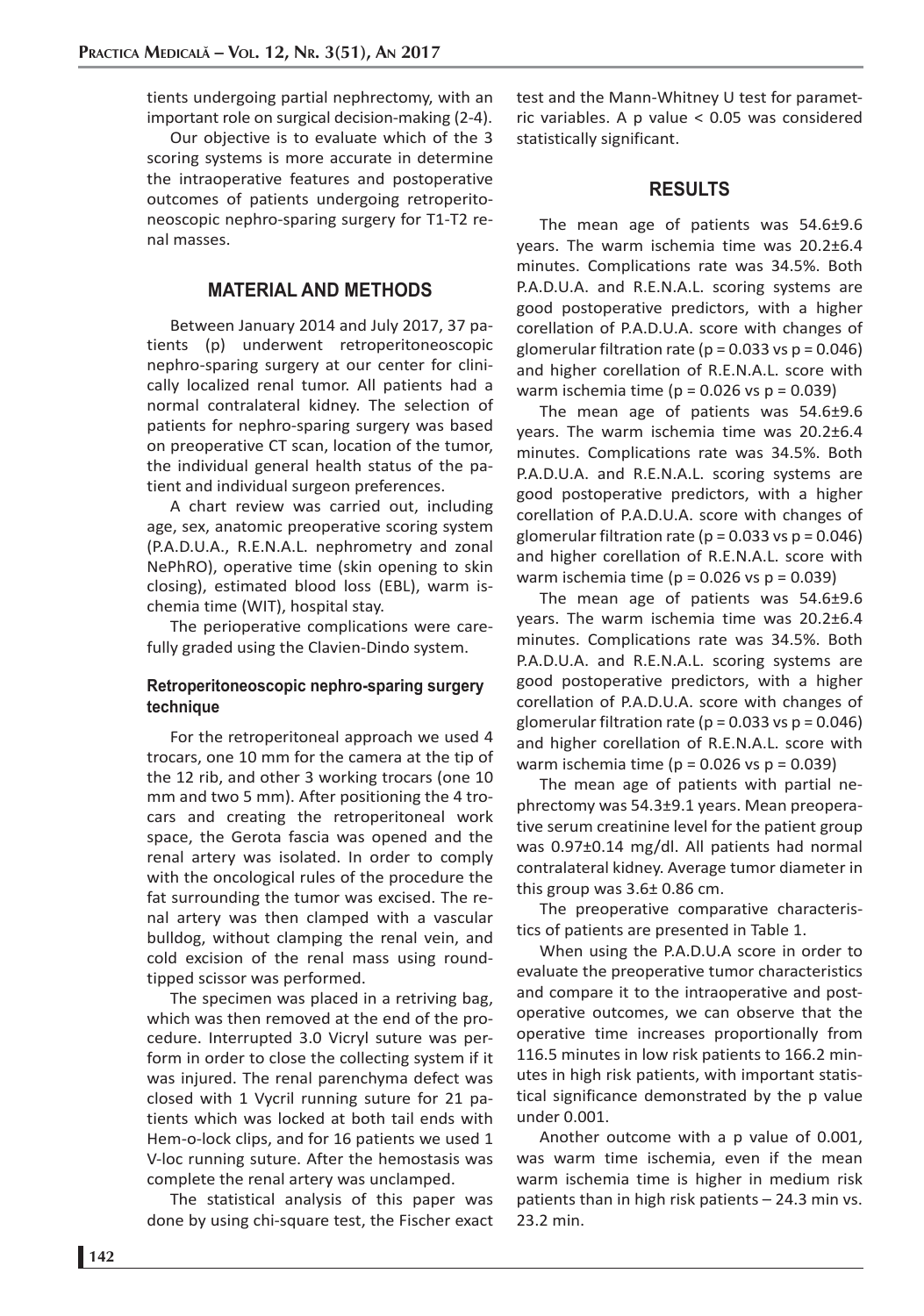#### *TABLE 1*

|                                                       | <b>Patients</b>          |  |  |
|-------------------------------------------------------|--------------------------|--|--|
| Patients                                              | 37                       |  |  |
| Mean age $(yr) \pm SD$ (range)                        | 54.3± 9.1 (26-72)        |  |  |
| Mean preoperative creatinine (mg/dl) $\pm$ SD (range) | $0.97\pm0.14$ (0.6-1.3)  |  |  |
| Mean CT tumor diameter $(cm) \pm SD$ (range)          | $3.6 \pm 0.86$ (1.3-6.2) |  |  |
| P.A.D.U.A. score                                      |                          |  |  |
| Low $(6-7)$                                           | 20 (54.05%)              |  |  |
| Medium (8-9)                                          | 13 (35.13%)              |  |  |
| High (10-14)                                          | 4 (10.82%)               |  |  |
| R.E.N.A.L. nephrometry                                |                          |  |  |
| Low $(4-6)$                                           | 19 (51.35 %)             |  |  |
| Medium (7-9)                                          | 17 (45.94 %)             |  |  |
| High (10-12)                                          | 1 (2.71 %)               |  |  |
| Zonal NePhRO score                                    |                          |  |  |
| Low $(4-6)$                                           | 16 (43.24 %)             |  |  |
| Medium (7-9)                                          | 11 (29.72 %)             |  |  |
| High (10-12)                                          | 10 (27.04 %)             |  |  |
| Mean CT tumor volume (ml) $\pm$ SD (range)            | $28.9 \pm 6.3$ (16-64)   |  |  |

SD – standard deviation

#### *TABLE 2*

|                                                                                  | P.A.D.U.A. score              |                                 |                                 |         |  |  |
|----------------------------------------------------------------------------------|-------------------------------|---------------------------------|---------------------------------|---------|--|--|
|                                                                                  | Low risk                      | <b>Medium risk</b>              | High risk                       | P value |  |  |
| Patients                                                                         | 20                            | 13                              | 4                               | n/a     |  |  |
| Operative time (min) $\pm$ SD<br>(range)                                         | 116.5±22.7 (90-170)           | 160.7±32.5 (95-230)             | 166.2±4.7 (160-170)             | < 0.001 |  |  |
| Blood loss (ml) $\pm$ SD (range)                                                 | 178.1±30.3 (150-250)          | 266.9±161.6 (150-750)           | 197.5±15.0 (180-210)            | 0.07    |  |  |
| <b>Transfusion rate</b>                                                          |                               | 1(2.7%)                         |                                 | n/a     |  |  |
| Warm ischemia time (min)<br>$±$ SD (range)                                       | 18.2±2.94 (14-25)             | 24.3±5.9 (15-39)                | 23.2±7.1 (14-31)                | 0.001   |  |  |
| Mean preoperative eGFR<br>(ml/min/1.73 m <sup>2</sup> ) ± SD<br>(range)          | 81.93±22.23<br>(44.56-124.91) | 81.02±11.2 (61.38-96.56)        | 77.79±9.56<br>$(66.88 - 95.72)$ | n/a     |  |  |
| Mean postoperative(48 h)<br>eGFR (ml/min/1.73 m <sup>2</sup> )<br>$±$ SD (range) | 75.77±18.85<br>(40.91-108.32) | 70.2±16.98<br>$(33.04 - 90.01)$ | 65.24±8.91<br>$(50.14 - 84.77)$ | n/a     |  |  |
| Percentage of eGFR<br>decease after partial<br>nephrectomy (%)                   | 7.51 %                        | 13.35%                          | 16.13 %                         | 0.02    |  |  |
| Suture of collecting system                                                      | 1(2.7%)                       | 12 (32.4%)                      | 4 (10.8%)                       | n/a     |  |  |
| Hospital stay                                                                    | $4.0 \pm 1.16$ (3-7)          | $4.2 \pm 1.18(3 - 7)$           | $5.2 \pm 1.5$ (4-7)             | 0.12    |  |  |

The rest of the outcomes evaluated in this study are presented in Table 2.

R.E.N.A.L. nephrometry score was able to predict the warm ischemia time according to the risk groups (17.6 vs. 23.9 vs. 31 min) with a p value under 0.001. The decrease in renal function was directly proportional with the score, with 1.5% in the low risk group, 9.13% and 25.02% in medium and high risk patients. The rest of the features evaluated are listed in Table 3.

Zonal NePhRO score was statistically correlated with total operative time, blood loss, warm ischemia and renal function decrease, all with a p value  $< 0.05$  (Table 4).

All the intraoperative and postoperative complications were recorded and classified according to Clavien-Dindo system. After nephrosparing surgery by retroperitoneal approach 9 patients (24.3%) developed subcutaneous emphysema and 1 patient (p) (2.7%) required intraoperative blood transfusion. Postoperative complications were represented by urinary fistula in 1 p that required double-J ureteral stenting, 1 p with postoperative bleeding that received blood transfusion, 2 p with urinary tract infection managed with antibiotics and 2 p with Clostridium difficile infection treated with oral antibiotics and i.v. fluids.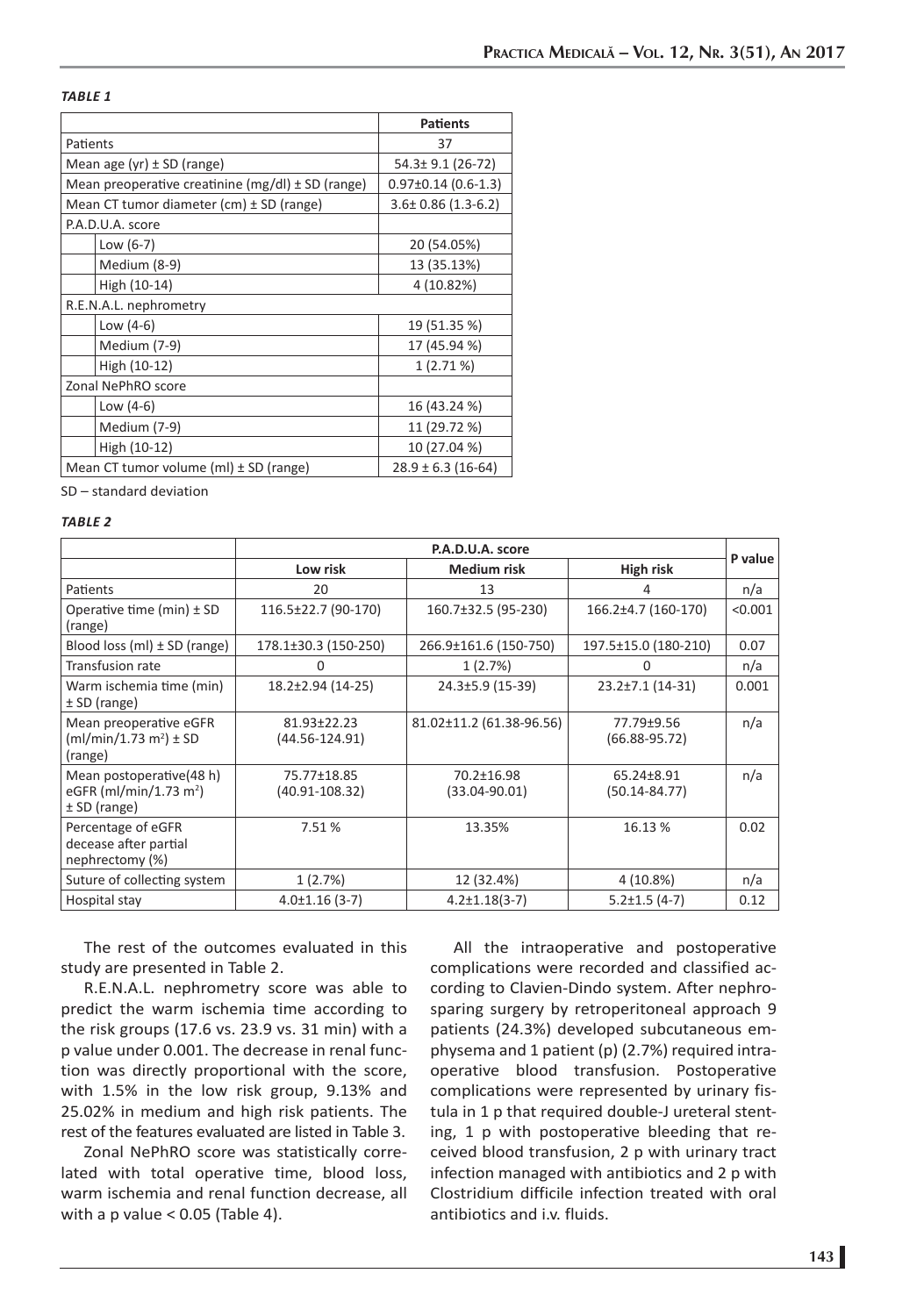

#### P.A.D.U.A. SCORE - WARM TIME ISCHEMIA

*FIGURE 1. Warm time ischemia compared with P.A.D.U.A. score*

*TABLE 3*

|                                                                     | R.E.N.A.L. nephrometry score    |                                   |           |         |  |
|---------------------------------------------------------------------|---------------------------------|-----------------------------------|-----------|---------|--|
|                                                                     | Low risk                        | <b>Medium risk</b>                | High risk | P value |  |
| Patients                                                            | 19                              | 17                                |           | n/a     |  |
| Operative time (min) $\pm$ SD (range)                               | 118.4±21.7 (90-170)             | 164.4±33.4 (120-230)              | 160       | 0.02    |  |
| Blood loss (ml) $\pm$ SD (range)                                    | 171.1±24.9 (150-230)            | 257.6±140.5 (170-750)             | 190       | 0.04    |  |
| Transfusion rate                                                    | O                               | 1(2.7%)                           | $\Omega$  | n/a     |  |
| Warm ischemia time (min) $\pm$ SD<br>(range)                        | $17.6 \pm 2.7$ (14-25)          | 23.9±5.5 (14-39)                  | 31        | < 0.001 |  |
| Mean preoperative eGFR<br>$(mI/min/1.73 m2) \pm SD$ (range)         | $78.49 \pm 8.44$ (44.56-104.45) | $80.22 \pm 21.45 (0.7 - 1.3)$     | 66.88     | n/a     |  |
| Mean postoperative (48 h) eGFR<br>$(mI/min/1.73 m2) \pm SD$ (range) | 77.31±16.23<br>(40.91-108.32)   | 72.89±23.91<br>$(33.04 - 106.67)$ | 50.14     | n/a     |  |
| Percentage of eGFR decease after<br>partial nephrectomy (%)         | 1.5%                            | 9.13%                             | 25.02 %   | 0.006   |  |
| Suture of collecting system                                         | 0                               | 16 (43.2 %)                       | 1(2.7%)   | n/a     |  |
| Hospital stay                                                       | $3.9 \pm 1.11(3-7)$             | $4.2 \pm 1.14$ (3-7)              | 7         | 0.04    |  |





*FIGURE 2. Warm time ischemia compared with R.E.N.A.L. score*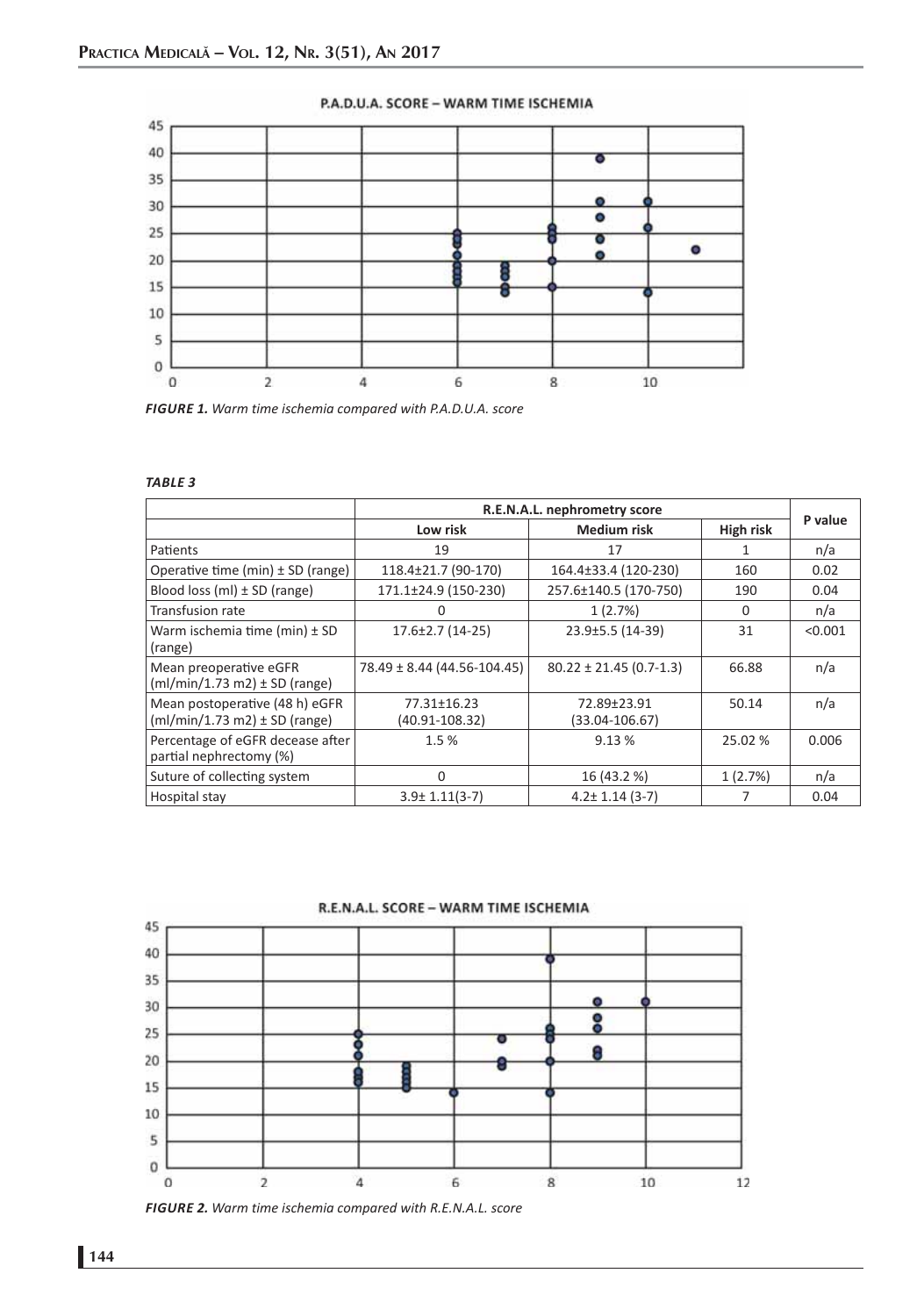#### *TABLE 4*

|                                                                        | <b>Zonal NePhRO score</b>         |                                                             |                           |         |  |
|------------------------------------------------------------------------|-----------------------------------|-------------------------------------------------------------|---------------------------|---------|--|
|                                                                        | Low risk                          | <b>Medium risk</b>                                          | High risk                 | P value |  |
| Patients                                                               | 16                                | 11                                                          | 10                        | n/a     |  |
| Operative time (min) $\pm$ SD<br>(range)                               | 128.1±24.8 (90-170)               | 171.0±25.1 (140-230)<br>131.3±29.7 (90-170)                 |                           | < 0.001 |  |
| Blood loss (ml) $\pm$ SD<br>(range)                                    | 181.8±29.9 (150-250)              | 180.0±34.6 (140-250)                                        | 293.0±175.7 (170-750)     | 0.009   |  |
| Transfusion rate                                                       | 0                                 | 0                                                           | 1(2.7%)                   | n/a     |  |
| Warm ischemia time<br>$(min) \pm SD$ (range)                           | 18.5±3.3 (14-25)                  | $19.3 \pm 3.9$ (14-26)                                      | 26.5±5.9 (20-39)          | < 0.001 |  |
| Mean preoperative eGFR<br>$(mI/min/1.73 m2) \pm SD$<br>(range)         | 90.57±19.51<br>$(56.45 - 124.91)$ | 78.08±13.45 (0.8-96.56)<br>70.28±11.47<br>$(44.56 - 95.72)$ |                           | n/a     |  |
| Mean postoperative<br>(48 h) eGFR (ml/min/1.73<br>$m^2$ ) ± SD (range) | 88.06±18.45<br>$(62.41 - 108.32)$ | 66.09±8.33 (40.91-84.77)                                    | 63.24±19.54 (33.04-96.56) | n/a     |  |
| Percentage of eGFR<br>decease after partial<br>nephrectomy (%)         | 2.77 %                            | 5.96%                                                       | 19.00 %                   | 0.002   |  |
| Suture of collecting<br>system                                         | 2(12.5%)                          | 5 (45.4%)                                                   | 10 (100%)                 | n/a     |  |
| Hospital stay                                                          | $4.1 \pm 1.2$ (3-7)               | $3.7 \pm 1.13$ (3-7)                                        | $4.7 \pm 1.26$ (3-7)      | 0.11    |  |

NEPHRO SCORE - WARM TIME ISCHEMIA



Complication rate was 51.1%, mostly grade I and II. Only 2 p (5.4%) presented grade III complications, and were evaluated preoperatively as medium and high risk according to all 3 scoring systems.

## **DISCUSSION**

All patients in the study benefit from nephro-sparing surgery form renal mases and were evaluated before the surgery using 3 different scoring systems: P.A.D.U.A., R.E.N.A.L. nephrometry and zonal NePhRO.

Warm time ischemia represent the most important aspect of nephro-sparing surgery with

great influence over the postoperative renal function. R.E.N.A.L. score and NePhRO score were able to predict more accurate the time of ischemia with a p value <0.001. When comparing the 2 scoring systems in terms of ischemia, the value ranges from 17.6 min vs 18.5 min in low risk, to 23.9 min vs 19.3 min in medium risk and 31 vs 26.5 min in high risk tumoral characteristics. P.A.D.U.A. score has a p value 0.001, but in terms of mean warm time ischemia wasn't able to differentiate between medium and high risk group.

The results are comparable with those previously reported in different series of patients undergoing partial nephrectomy (4-8).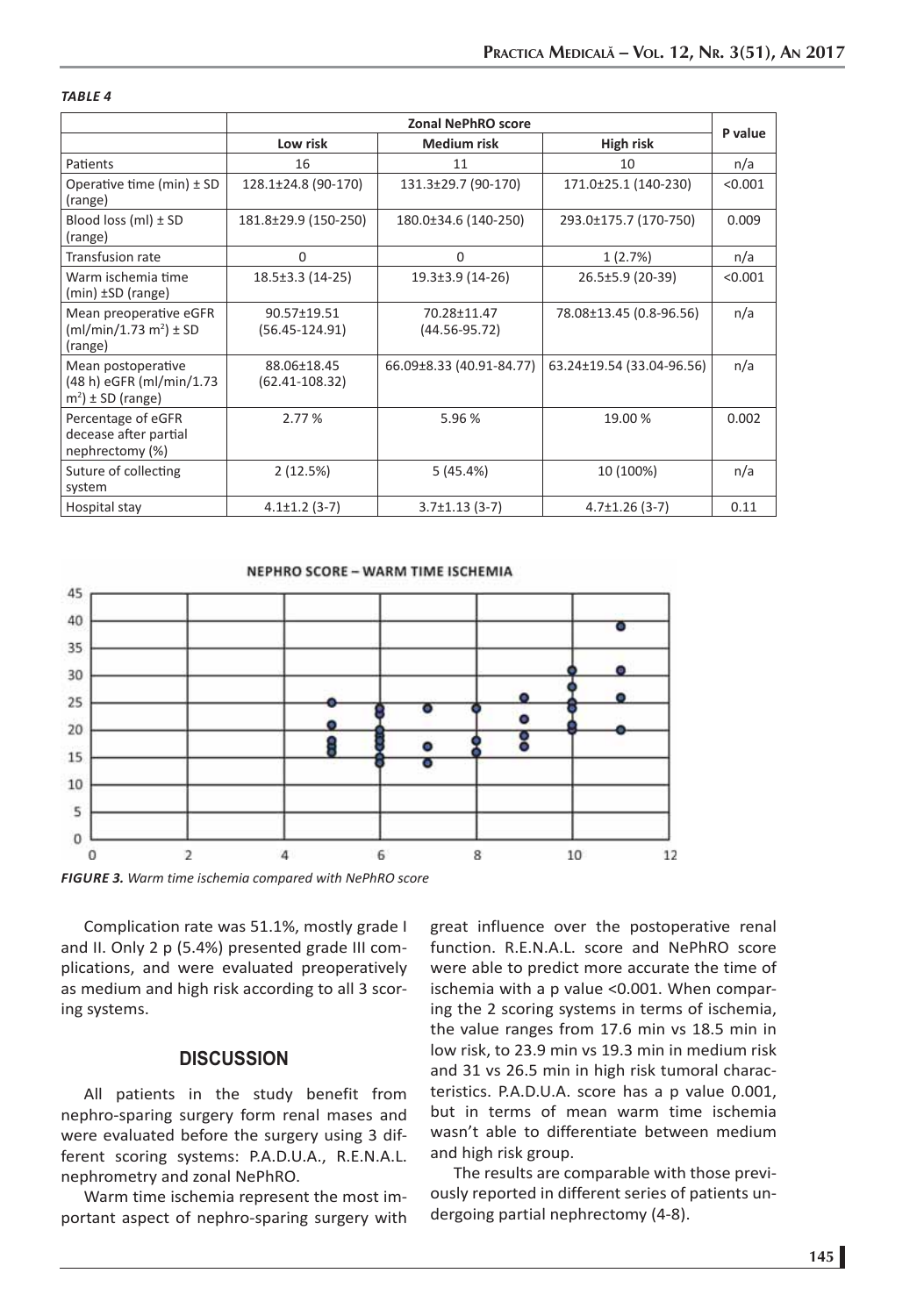| <b>Complications</b>                                   | Low risk         |                |               | <b>Medium risk</b> |                |               | <b>High risk</b> |             |               |
|--------------------------------------------------------|------------------|----------------|---------------|--------------------|----------------|---------------|------------------|-------------|---------------|
|                                                        | <b>P.A.D.U.A</b> | R.E.N.A.L      | <b>NePhRO</b> | P.A.D.U.A          | R.E.N.A.L      | <b>NePhRO</b> | P.A.D.U.A        | R.E.N.A.L   | <b>NePhRO</b> |
| Subcutaneous<br>emphysema                              | 3(8.1%)          | 2(5.4%)        | 3(8.1%)       | 5(13.5%)           | 7(18.9%)       | $3(8.1\%)$    | 1(2.7%)          | $\mathbf 0$ | 3(8.1%)       |
| Intraoperative<br>bleeding<br>requiring<br>transfusion | $\Omega$         | $\Omega$       | 0             | 1(2.7%)            | 1(2.7%)        | $\Omega$      | $\Omega$         | $\Omega$    | 1(2.7%)       |
| Clostridium<br>difficile<br>infection                  | 1(2.7%)          | 1(2.7%)        | 1(2.7%)       | $\Omega$           | $\Omega$       | $\Omega$      | 1(2.7%)          | 1(2.7%)     | 1(2.7%)       |
| Urinary tract<br>infection                             | $\Omega$         | $\Omega$       | 0             | 2(5.4%)            | 2(5.4%)        | 2(5.4%)       | $\Omega$         | $\Omega$    | $\Omega$      |
| Urinary fistula                                        | $\Omega$         | $\Omega$       | 0             | 1(2.7%)            | 2(5.4%)        | 1(2.7%)       | 1(2.7%)          | $\Omega$    | 1(2.7%)       |
| Postoperative<br>bleeding<br>requiring<br>transfusion  | $\Omega$         | $\Omega$       | $\Omega$      | 1(2.7%)            | 1(2.7%)        | $\Omega$      | 1(2.7%)          | 1(2.7%)     | 2(5.4%)       |
| Hematoma                                               | 0                | $\overline{0}$ | $\mathbf 0$   | 1(2.7%)            | 1(2.7%)        | $\Omega$      | $\mathbf 0$      | $\mathbf 0$ | 1(2.7%)       |
| Total                                                  | 4(10.8%)         | 3(8.1%)        | 4<br>(10.8 %) | 11 (29.7%)         | 14<br>(37.8 %) | 6(16.2%)      | $4(10.8\%)$      | 2(5.4%)     | 9<br>(24.3%)  |

#### *TABLE 5*

#### *TABLE 6*

| Clavien-<br><b>Dindo</b><br><b>Classification</b> | Low risk    |            |               | <b>Medium risk</b> |                                                    |         | High risk    |           |          |
|---------------------------------------------------|-------------|------------|---------------|--------------------|----------------------------------------------------|---------|--------------|-----------|----------|
|                                                   | P.A.D.U.A   | R.E.N.A.L  | <b>NePhRO</b> | P.A.D.U.A          | R.E.N.A.L                                          | NePhRO  | P.A.D.U.A    | R.E.N.A.L | NePhRO   |
| Grade I                                           | 3(8.1%      | 2(5.4%)    | 3(8.1%        | 5(13.5%)           | 7(18.9%)                                           | 3(8.1%  | 1(2.7%)      | 0         | 3(8.1%   |
| Grade II                                          | 1(2.7%)     | 1(2.7%)    | 1(2.7%)       | 5(13.5%)           | 5(13.5%)                                           | 2(5.4%) | 2(5.4%)      | 2(5.4%)   | 5(13.5%) |
| Grade III                                         | 0           | 0          | 0             | 1(2.7%)            | 2(5.4%)                                            | 1(2.7%) | 1(2.7%)      | 0         | 1(2.7%)  |
| Grade IV                                          | 0           | $\Omega$   | 0             | 0                  | 0                                                  | 0       | 0            | 0         | 0        |
| Grade V                                           | 0           | $\Omega$   | 0             | 0                  | $\Omega$                                           | 0       | $\Omega$     | 0         | 0        |
| Total                                             | $4(10.8\%)$ | $3(8.1\%)$ |               |                    | $4(10.8\%)$   11 (29.7%)   14 (37.8 %)   6 (16.2%) |         | $(4(10.8\%)$ | 2(5.4%)   | 9(24.3%) |

Another important aspect of nephro-sparing surgery is glomerular filtration rate (GFR) after the procedure. We have estimate the GFR using the Modification of Diet in Renal Disease (MDRD) Study equation which provides unbiased and reasonably accurate estimates across a wide range of subgroups (9), with serum creatinine determined 1 day prior the procedure and 48 hours after the surgery.

Zonal NePhRO score realised the strongest statistic correlation with decrease of estimated GFR, with a p value of 0.002, meanwhile P.A.D.U.A. and R.E.N.A.L. score realised a p value of 0.006, respectively 0.02.

R.E.N.A.L. scoring system was the only to have statistic relevance in terms of hospital stay with a p value of 0.04.

All 3 scoring systems were able to predict the occurrence of complications after surgery, with statistic significance in Clavien-Dindo grade III

group, with a p value <0.005, comparable with data reported by Hakky el al. (4).

The limitations of our study are the lack of long term postoperative evaluation and the reduce number of cases over time, since LPN is practice in our department from January 2014.

## **CONCLUSION**

P.A.D.U.A. score, R.E.N.A.L. nephrometry score and Zonal NePhRO score have proved to be reliable preoperative tools in order to evaluate surgical complexity and to predict outcomes such as warm time ischemia, blood loss, postoperative estimated GFR and complications rate.

This scoring systems are not ideal leaving a good field of research in order to find a more objective formula that can exclude subjective features such as surgeon experience, for a more accurate result.